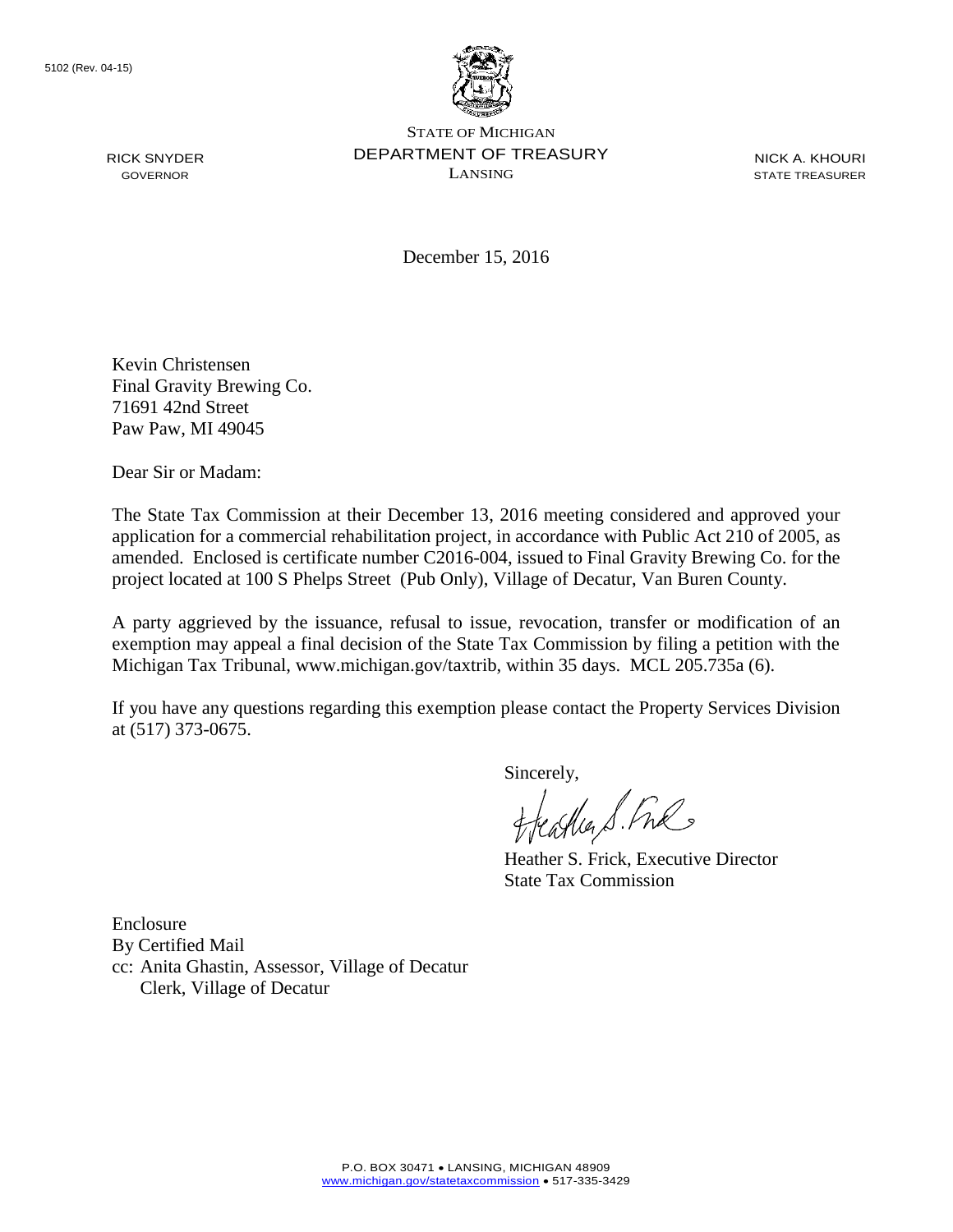

Pursuant to the provisions of Public Act 210 of 2005, as amended, the State Tax Commission hereby issues a Commercial Rehabilitation Exemption Certificate for the commercial property, as described in the approved application, owned by **Final Gravity Brewing Co.**, and located at **100 S Phelps Street (Pub Only)**, **Village of Decatur**, County of Van Buren, Michigan.

This certificate provides the authority for the assessor to exempt the commercial property for which this Commercial Rehabilitation Exemption Certificate is in effect, but not the land on which the rehabilitated facility is located or the personal property, from ad valorem taxation. This certificate further provides the authority to levy a specific tax known as the Commercial Rehabilitation tax.

This certificate, unless revoked as provided by Public Act 210 of 2005, as amended, shall remain in force for a period of **3** year(s);

### **Beginning December 31, 2016, and ending December 30, 2019.**

The real property investment amount for this obsolete facility is **\$6,450**.

The frozen taxable value of the real property related to this certificate is **\$19,019**.

This Commercial Rehabilitation Exemption Certificate is issued on **December 13, 2016**.



 $8450 - 6$ 

Douglas B. Roberts, Chairperson State Tax Commission

Emily el. Leik

Emily Leik Michigan Department of Treasury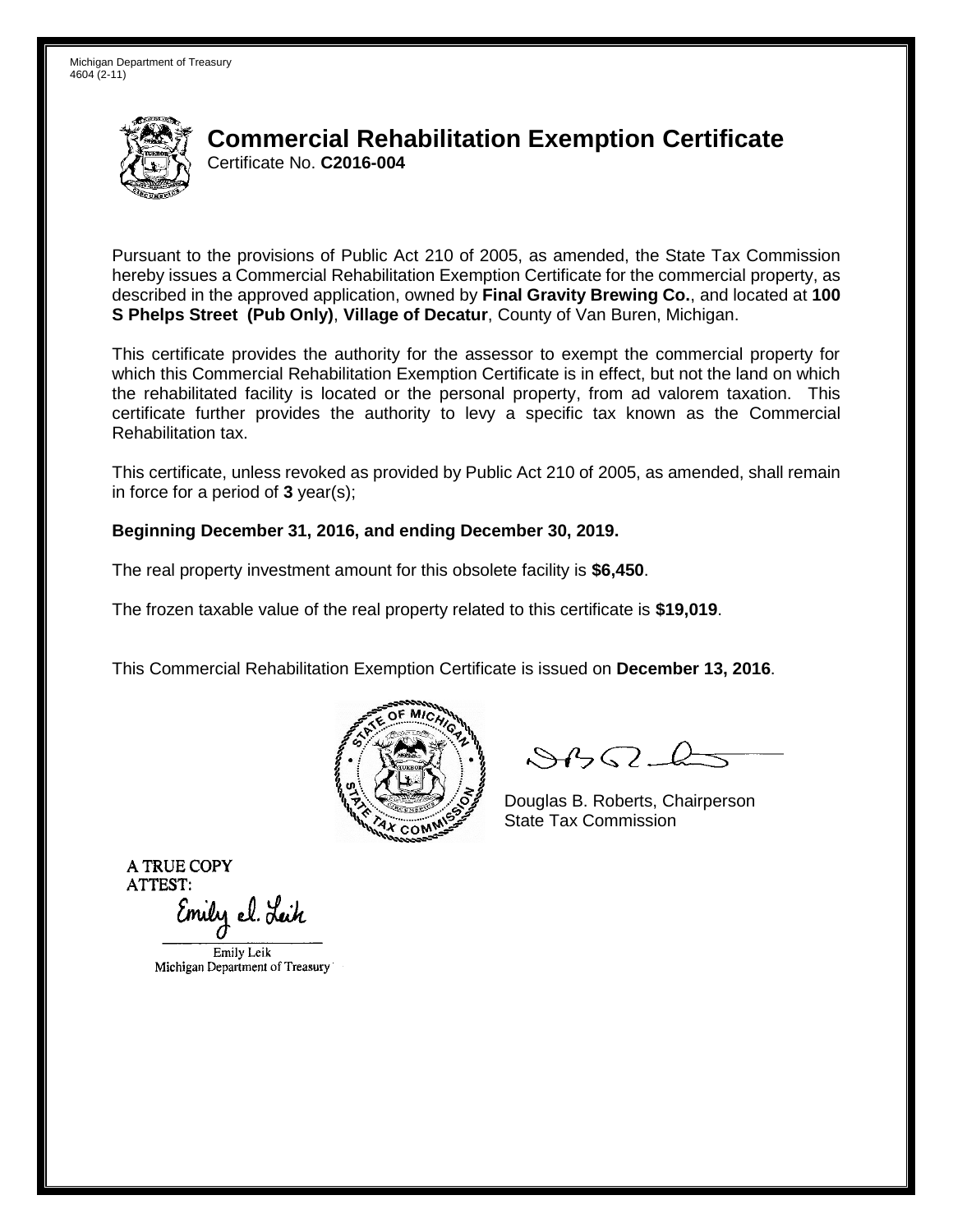

STATE OF MICHIGAN DEPARTMENT OF TREASURY LANSING

NICK A. KHOURI STATE TREASURER

December 15, 2016

J C Chaturvedi Kiwi Hospitality Detroit, LLC 26555 Telegraph Road Southfield, MI 48033

Dear Sir or Madam:

The State Tax Commission at their December 13, 2016 meeting considered and approved your application for a commercial rehabilitation project, in accordance with Public Act 210 of 2005, as amended. Enclosed is certificate number C2016-008, issued to Kiwi Hospitality Detroit, LLC for the project located at 26555 Telegraph Road, City of Southfield, Oakland County.

A party aggrieved by the issuance, refusal to issue, revocation, transfer or modification of an exemption may appeal a final decision of the State Tax Commission by filing a petition with the Michigan Tax Tribunal, www.michigan.gov/taxtrib, within 35 days. MCL 205.735a (6).

If you have any questions regarding this exemption please contact the Property Services Division at (517) 373-0675.

Sincerely,

ffeather S. Fre

Heather S. Frick, Executive Director State Tax Commission

Enclosure By Certified Mail cc: Michael A. Racklyeft, Assessor, City of Southfield Clerk, City of Southfield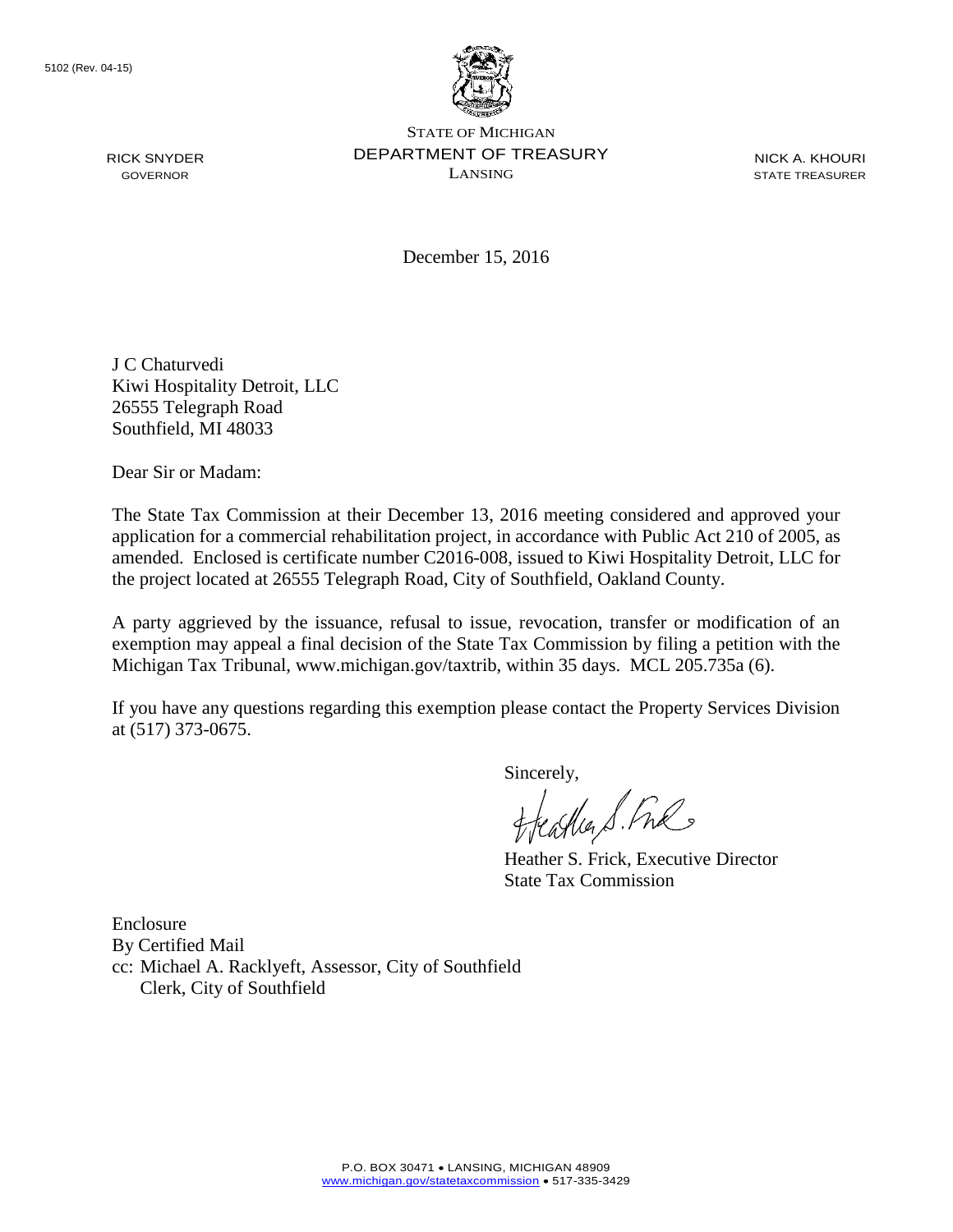

Pursuant to the provisions of Public Act 210 of 2005, as amended, the State Tax Commission hereby issues a Commercial Rehabilitation Exemption Certificate for the commercial property, as described in the approved application, owned by **Kiwi Hospitality Detroit, LLC**, and located at **26555 Telegraph Road**, **City of Southfield**, County of Oakland, Michigan.

This certificate provides the authority for the assessor to exempt the commercial property for which this Commercial Rehabilitation Exemption Certificate is in effect, but not the land on which the rehabilitated facility is located or the personal property, from ad valorem taxation. This certificate further provides the authority to levy a specific tax known as the Commercial Rehabilitation tax.

This certificate, unless revoked as provided by Public Act 210 of 2005, as amended, shall remain in force for a period of **10** year(s);

#### **Beginning December 31, 2016, and ending December 30, 2026.**

The real property investment amount for this obsolete facility is **\$12,546,500**.

The frozen taxable value of the real property related to this certificate is **\$354,832**.

This Commercial Rehabilitation Exemption Certificate is issued on **December 13, 2016**.



 $8450 - 6$ 

Douglas B. Roberts, Chairperson State Tax Commission

Emily el. Leik

Emily Leik Michigan Department of Treasury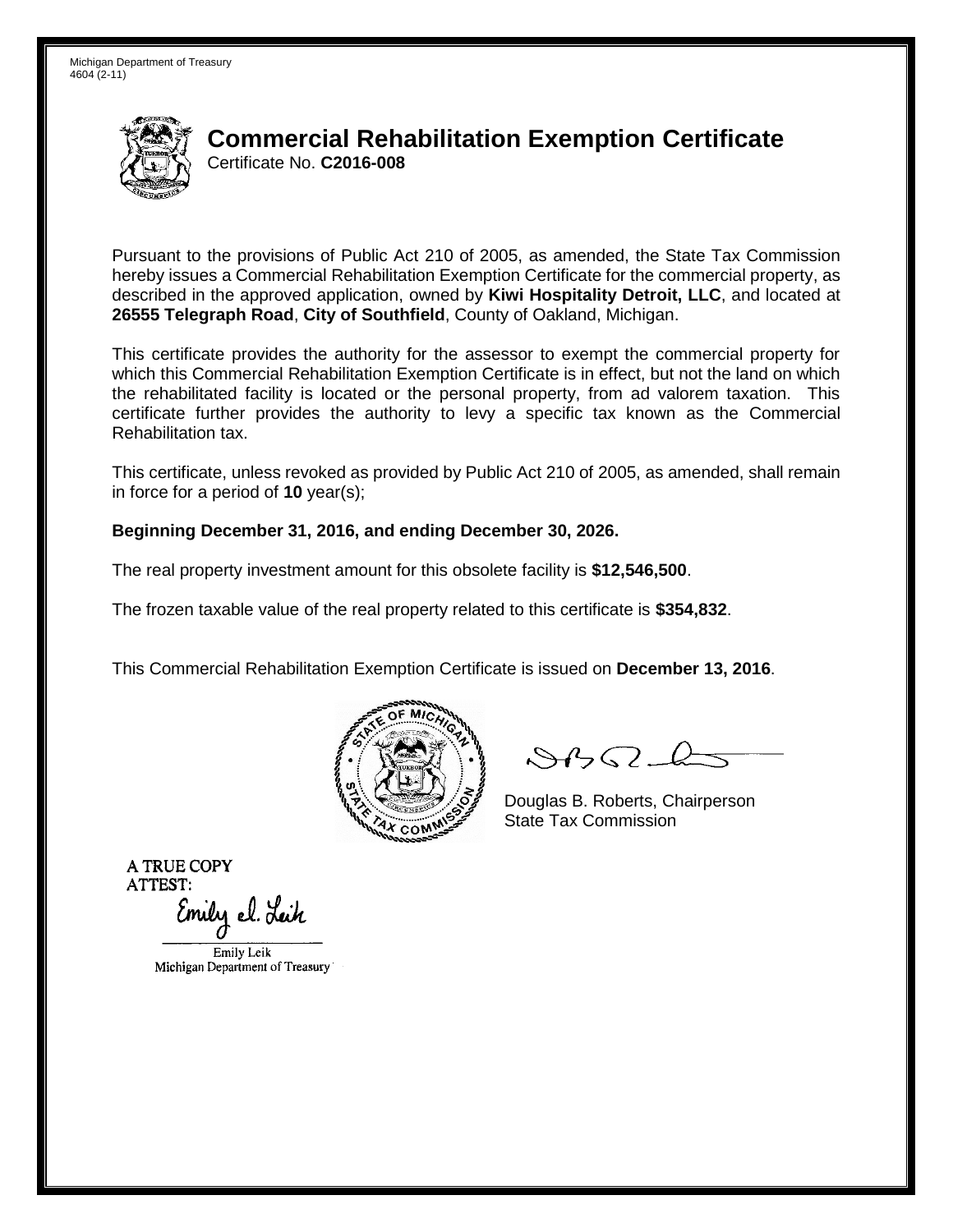

STATE OF MICHIGAN DEPARTMENT OF TREASURY LANSING

NICK A. KHOURI STATE TREASURER

December 15, 2016

John A. Burtka Detroit Entrepreneur Development, LLC 117 West Louis Glick Highway Jackson, MI 49201

Dear Sir or Madam:

The State Tax Commission at their December 13, 2016 meeting considered and approved your application for a commercial rehabilitation project, in accordance with Public Act 210 of 2005, as amended. Enclosed is certificate number C2016-014, issued to Detroit Entrepreneur Development, LLC for the project located at 209 West Louis Glick Highway, City of Jackson, Jackson County.

A party aggrieved by the issuance, refusal to issue, revocation, transfer or modification of an exemption may appeal a final decision of the State Tax Commission by filing a petition with the Michigan Tax Tribunal, www.michigan.gov/taxtrib, within 35 days. MCL 205.735a (6).

If you have any questions regarding this exemption please contact the Property Services Division at (517) 373-0675.

Sincerely,

aglia S. Free

Heather S. Frick, Executive Director State Tax Commission

Enclosure By Certified Mail cc: David W. Taylor, Assessor, City of Jackson Clerk, City of Jackson

RICK SNYDER GOVERNOR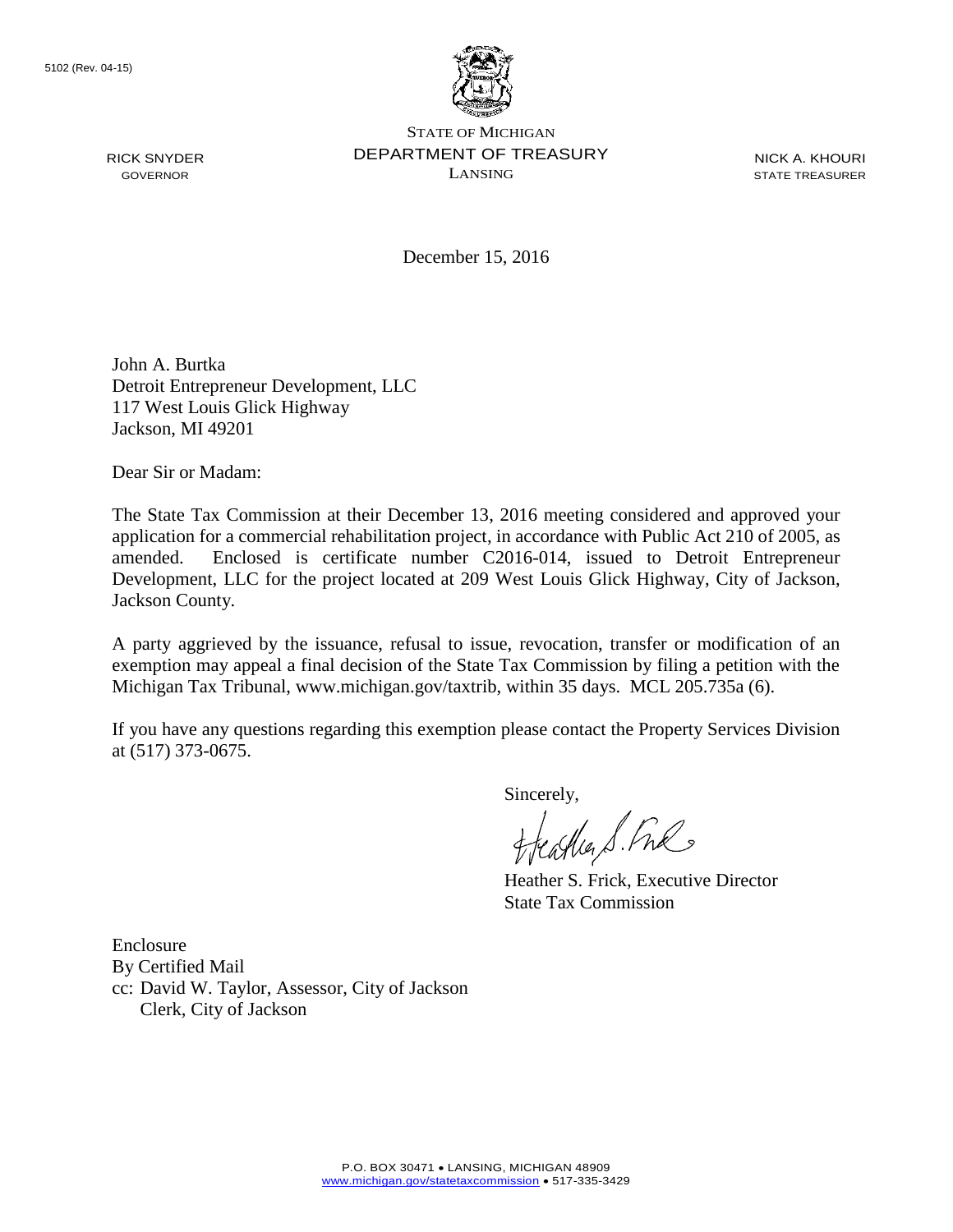

Pursuant to the provisions of Public Act 210 of 2005, as amended, the State Tax Commission hereby issues a Commercial Rehabilitation Exemption Certificate for the commercial property, as described in the approved application, owned by **Detroit Entrepreneur Development, LLC**, and located at **209 West Louis Glick Highway**, **City of Jackson**, County of Jackson, Michigan.

This certificate provides the authority for the assessor to exempt the commercial property for which this Commercial Rehabilitation Exemption Certificate is in effect, but not the land on which the rehabilitated facility is located or the personal property, from ad valorem taxation. This certificate further provides the authority to levy a specific tax known as the Commercial Rehabilitation tax.

This certificate, unless revoked as provided by Public Act 210 of 2005, as amended, shall remain in force for a period of **9** year(s);

#### **Beginning December 31, 2016, and ending December 30, 2025.**

The real property investment amount for this obsolete facility is **\$5,375,638**.

The frozen taxable value of the real property related to this certificate is **\$0**.

This Commercial Rehabilitation Exemption Certificate is issued on **December 13, 2016**.



 $8450 - 6$ 

Douglas B. Roberts, Chairperson State Tax Commission

Emily el. Leik

Emily Leik Michigan Department of Treasury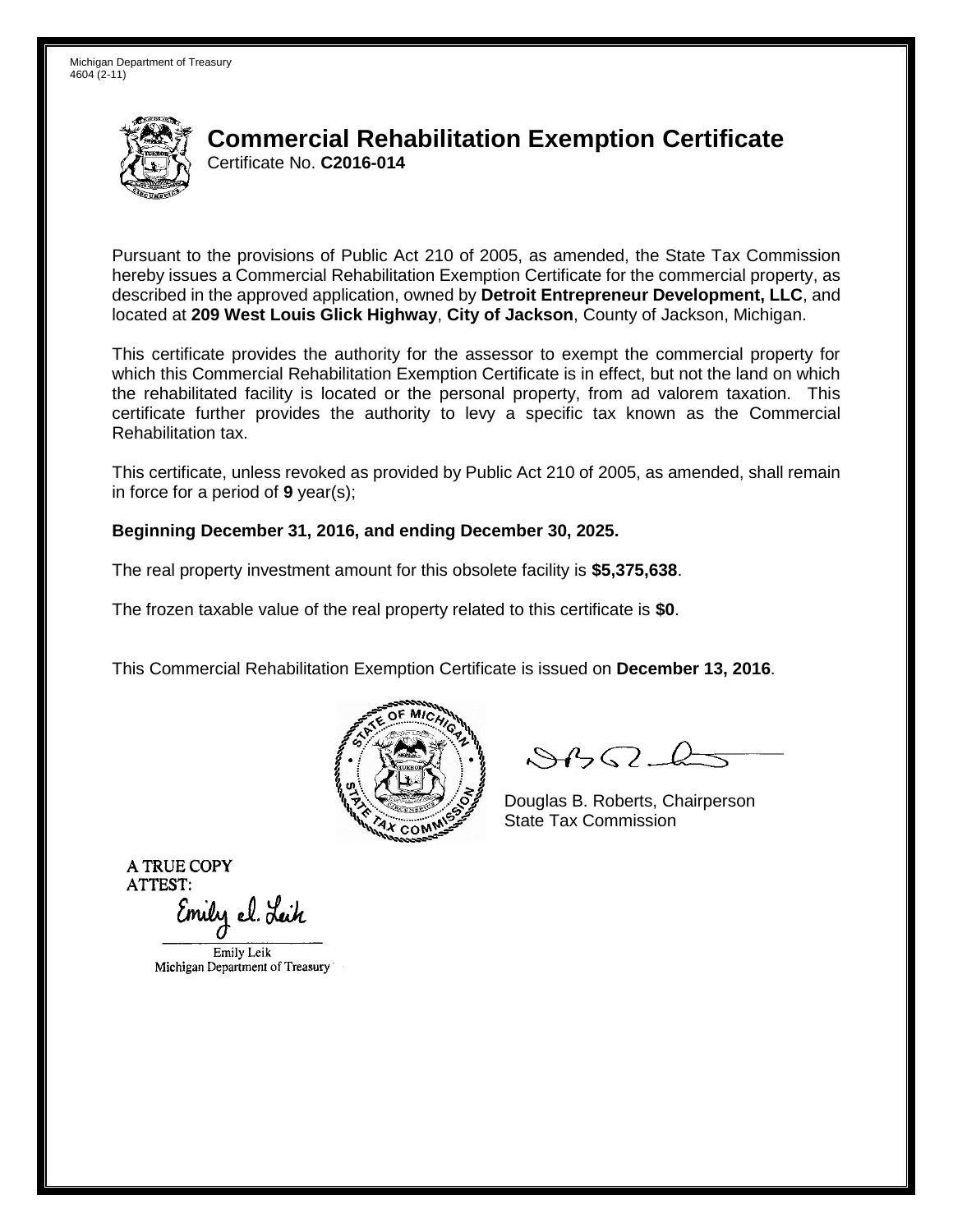

STATE OF MICHIGAN DEPARTMENT OF TREASURY LANSING

NICK A. KHOURI STATE TREASURER

December 15, 2016

Michael Hammon Third and Grand LLC 3011 W Grand Blvd., Suite 215 Detroit, MI 48202

Dear Sir or Madam:

The State Tax Commission at their December 13, 2016 meeting considered and approved your application for a commercial rehabilitation project, in accordance with Public Act 210 of 2005, as amended. Enclosed is certificate number C2016-017, issued to Third and Grand LLC for the project located at 2905-2921 W. Grand Blvd., City of Detroit, Wayne County.

A party aggrieved by the issuance, refusal to issue, revocation, transfer or modification of an exemption may appeal a final decision of the State Tax Commission by filing a petition with the Michigan Tax Tribunal, www.michigan.gov/taxtrib, within 35 days. MCL 205.735a (6).

If you have any questions regarding this exemption please contact the Property Services Division at (517) 373-0675.

Sincerely,

freastles S. Fre

Heather S. Frick, Executive Director State Tax Commission

Enclosure By Certified Mail cc: Lisa Ann Hobart, Assessor, City of Detroit Clerk, City of Detroit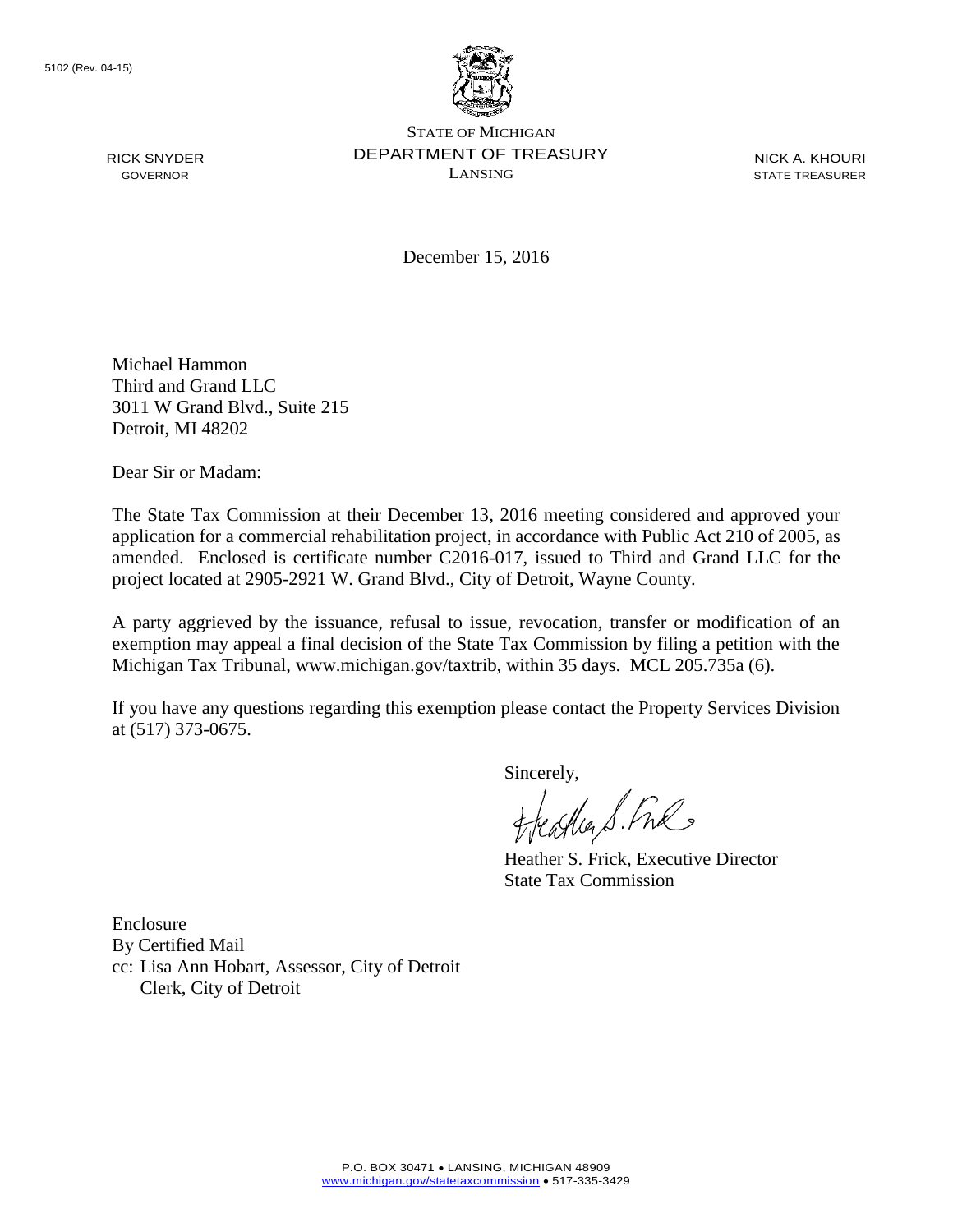

Pursuant to the provisions of Public Act 210 of 2005, as amended, the State Tax Commission hereby issues a Commercial Rehabilitation Exemption Certificate for the commercial property, as described in the approved application, owned by **Third and Grand LLC**, and located at **2905- 2921 W. Grand Blvd.**, **City of Detroit**, County of Wayne, Michigan.

This certificate provides the authority for the assessor to exempt the commercial property for which this Commercial Rehabilitation Exemption Certificate is in effect, but not the land on which the rehabilitated facility is located or the personal property, from ad valorem taxation. This certificate further provides the authority to levy a specific tax known as the Commercial Rehabilitation tax.

This certificate, unless revoked as provided by Public Act 210 of 2005, as amended, shall remain in force for a period of **10** year(s);

#### **Beginning December 31, 2016, and ending December 31, 2028.**

The real property investment amount for this obsolete facility is **\$50,000,000**.

The frozen taxable value of the real property related to this certificate is **\$0**.

This Commercial Rehabilitation Exemption Certificate is issued on **December 13, 2016**.



 $8450 - 6$ 

Douglas B. Roberts, Chairperson State Tax Commission

Emily el. Leik

Emily Leik Michigan Department of Treasury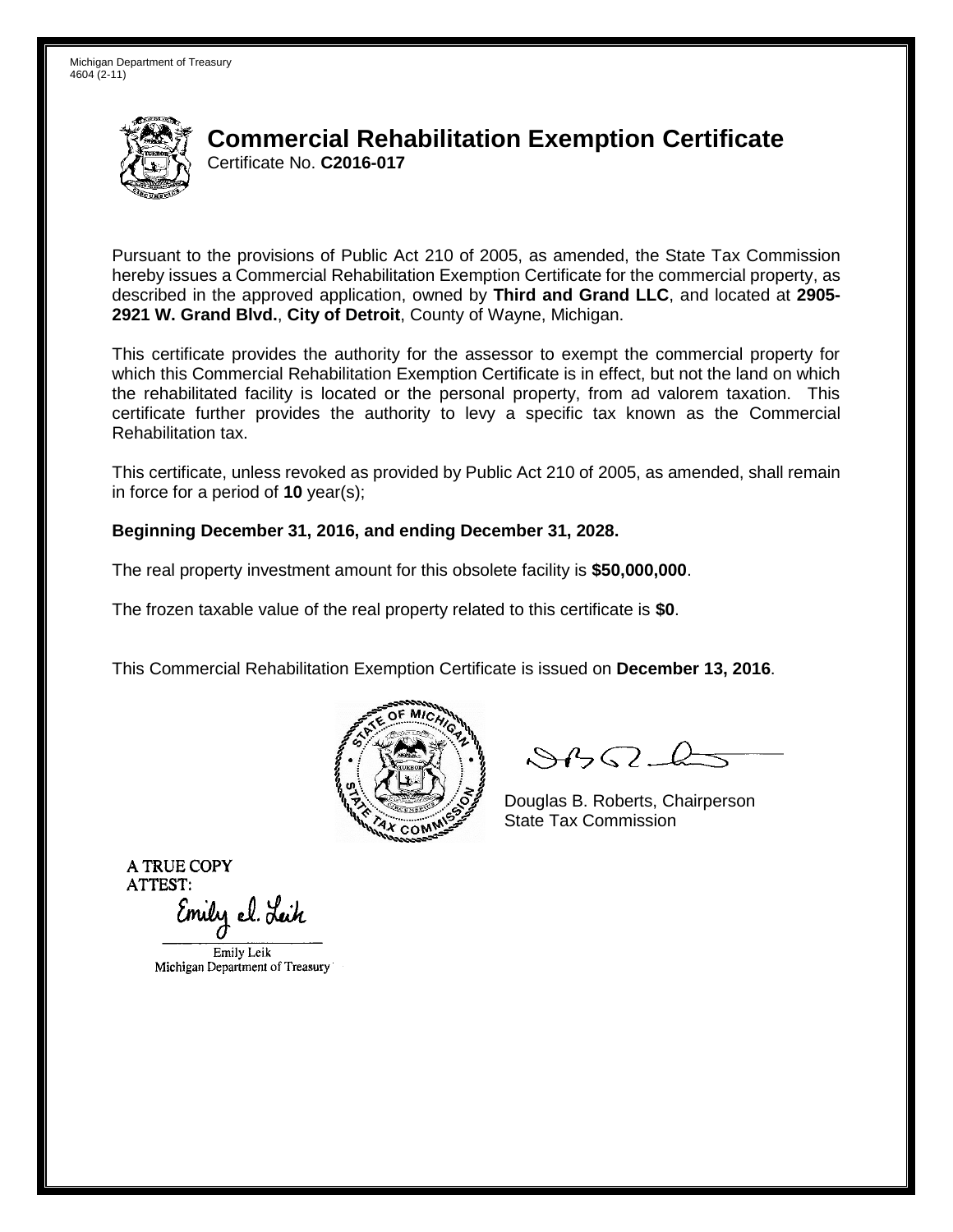

STATE OF MICHIGAN DEPARTMENT OF TREASURY LANSING

NICK A. KHOURI STATE TREASURER

December 15, 2016

Paul A. Glantz CH Saline LLC 303 Gray Woods Lane Lake Angelus, MI 48326

Dear Sir or Madam:

The State Tax Commission at their December 13, 2016 meeting considered and approved your application for a commercial rehabilitation project, in accordance with Public Act 210 of 2005, as amended. Enclosed is certificate number C2016-018, issued to CH Saline LLC for the project located at 1335 E. Michigan Avenue, City of Saline, Washtenaw County.

A party aggrieved by the issuance, refusal to issue, revocation, transfer or modification of an exemption may appeal a final decision of the State Tax Commission by filing a petition with the Michigan Tax Tribunal, www.michigan.gov/taxtrib, within 35 days. MCL 205.735a (6).

If you have any questions regarding this exemption please contact the Property Services Division at (517) 373-0675.

Sincerely,

freastles S. Fre

Heather S. Frick, Executive Director State Tax Commission

Enclosure By Certified Mail cc: Catherine A. Scull, Assessor, City of Saline Clerk, City of Saline